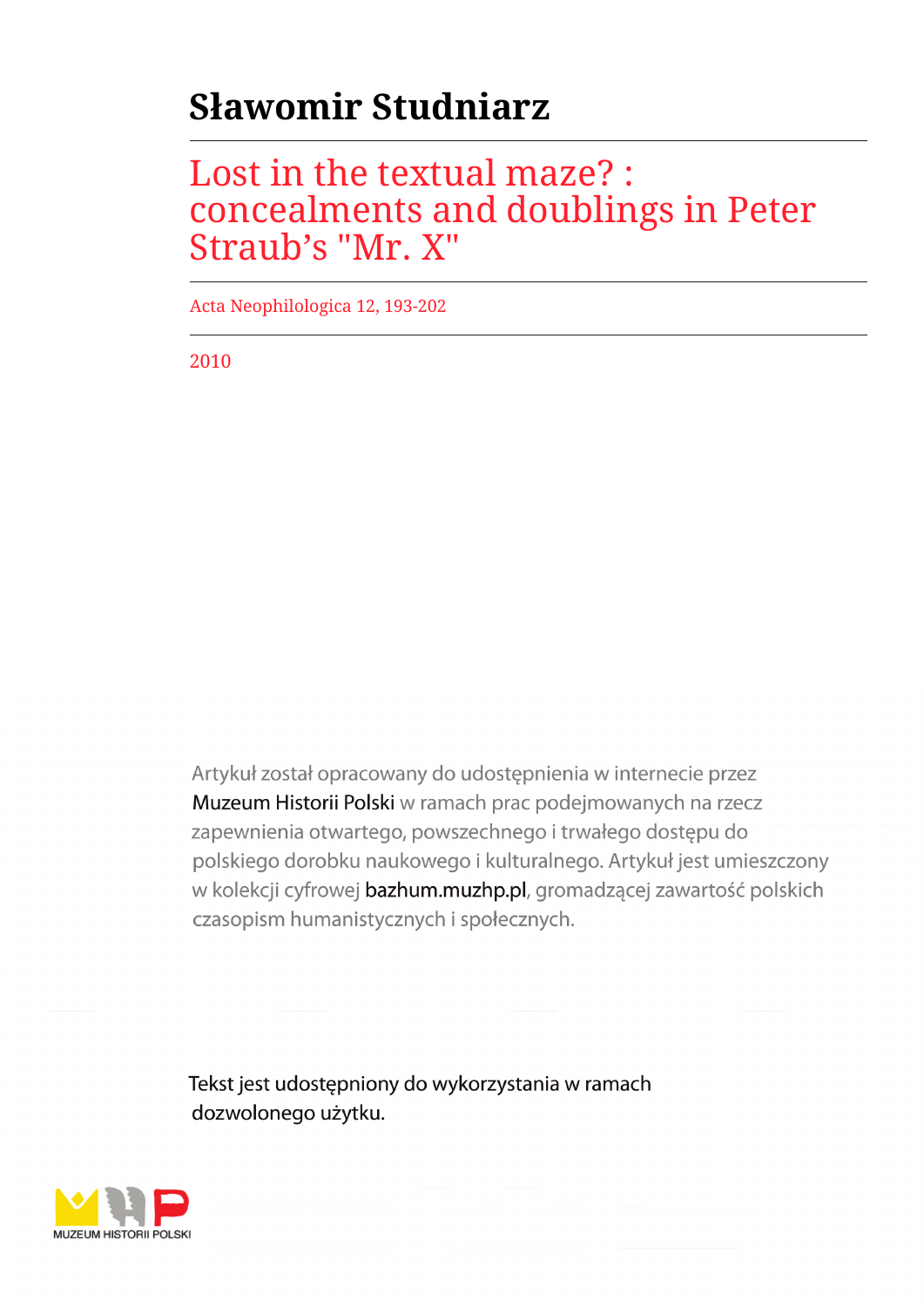**Sławomir Studniarz** Katedra Filologii Angielskiej Uniwersytet Warmińsko-Mazurski

## LOST IN THE TEXTUAL MAZE? CONCEALMENTS AND DOUBLINGS IN PETER STRAUB'S *MR. X*

**Key words**: textual intricacy, doubling, lack of closure, motif of doppelganger, subtext, *mise en abyme*

The present article aims to explore the textual intricacy and the epistemological uncertainty projected by the 1999 novel of Peter Straub titled *Mr. X*. Despite its literary merits the novel has failed to attract serious attention, which, regrettably, is symptomatic of the attitude that literary critics display to Straub's fiction in general. One reason of this neglect may be that the American novelist is usually associated with contemporary horror fiction, the type of literature that in the opinion of the literati is written according to well-established patterns and predictable in its effects. However, such labels as "horror" or "macabre mystery" usually employed with reference to Straub's novels or short stories certainly do not give justice to the quality of his work. What is especially surprising is the fact that Straub's novels have not even been listed in recent comprehensive surveys of Gothic fiction such as, for example, David Punter and Glennis Byron's *The Gothic*1*.* One of very few publications that acknowledge his position in contemporary American Gothic is the anthology *American Gothic Tales*2, compiled and edited by Joyce Carol Oates, where he is duly acknowledged alongside Shirley Jackson, Ray Bradbury, Stephen King and Anne Rice<sup>3</sup>.

Straub's texts have failed to attract as much critical attention as the horror novels written by Stephen King, which may be due to the fact that they escape

<sup>1</sup> D. Punter, G. Byron, *The Gothic*, Oxford, Blackwell Publishing 2004.

<sup>2</sup> J.C. Oates (ed.), *American Gothic Tales*, New York, Plume 1996.

<sup>3</sup> His work is also briefly discussed by S.T. Joshi in *The Modern Weird Tale*, Jefferson, Mc Farland & Company 2001, but the approach taken there does not seem fair to the author. Straub also figures in the study of American Gothic titled *A Dark Night's Dreaming*, edited by T. Magistrale and M.A. Morrisson, Columbia, University of South Carolina Press1996.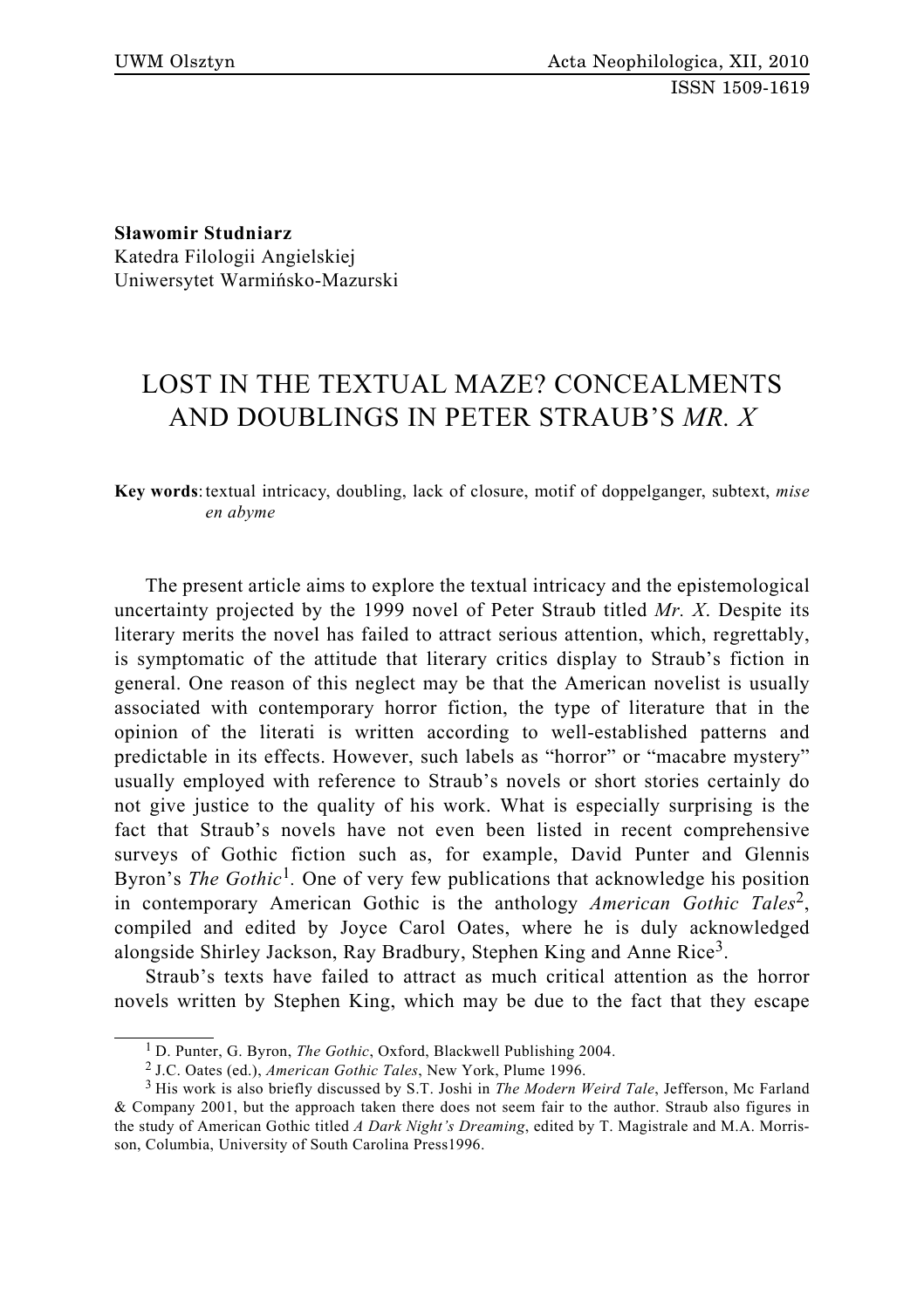easy generic classifications. In addition, they exhibit a high degree of literary self-consciousness and complexity, which the present article undertakes to demonstrate on the example of the novel *Mr. X*, focusing on its dominant strategy of concealments and doublings. Already the title of the novel posits a mystery and hints at hidden or shifting identities, and indeed, the elusive character from the title changes his name from Cordwainer Hatch to Edward Rhinehart, finally going on to assume a new identity, Earl Sawyer, but he is also known as Black Death, the nickname given to his dark nocturnal self. The novel itself seems to be conceived as a cryptogram, full of coded messages and hidden meanings, which is signaled in the statements made by various characters. It is verbalized, for instance, by Ned, the narrator, in the following remark that may be taken as a selfreflexive comment on the novel itself: "The story always hides some other, secret story, the story you are not supposed to know"<sup>4</sup>.

The cryptogram trope is closely related to the motif of mystery and concealment which is conveyed through the "Russian doll" metaphor. First of all, the metaphor applies to the identity of the narrator, who at some point confesses: "I felt as though I, too, were a kind of Russian doll, hiding secrets inside secrets that led to an unknowable mystery" [Straub 301]. But the metaphor of the Russian doll can also be extended to the construction of the plot, pointing to its layers upon layers of mystery and deception. The plot hinges on hidden truths and deceptive appearances, but above all, there are seemingly inexplicable and extraordinary events or phenomena experienced by Ned himself, such as his mysterious "dream encounters" with his shadow or sudden seizures during which he is transported to another place and time. These enigmatic and baffling incidents occur to Ned regularly like clockwork on his birthday. He himself admits the difficulty of writing about what he calls "the internal story of my birthday":

Even now, writing about this is like trying to reconstruct a half-destroyed mosaic. Many patterns and images seem possible, and even after you think you have identified the design, you cannot be certain that you have not merely imposed it [Straub 23].

Hence his description of the event is a reconstruction of the mosaic, but not an accurate one; it is only an imaginative reconstruction, which contributes to the overall pattern of hidden truths and deceptive appearances.

The motif of concealments and secret meanings, the depositing of layers upon layers of mystery and deception, all these devices produce in the implied reader the sense of being lost in the textual maze, and the sense of confusion is compounded by the abundant instances of doubling and mirroring, which in effect blur textual and ontological boundaries in the novel. This reduplication is first observed in the composition of the novel as a "dual-level narrative". The dual-level or split-level narrative is the term coined by Lee Horsley referring to the construction of many serial-killer novels. As she points out, "part of the

<sup>4</sup> P. Straub, *Mr. X* , London, Harper Collins Publishers 2000, p. 46. All the quotations come from the same source, henceforth referred to as Straub.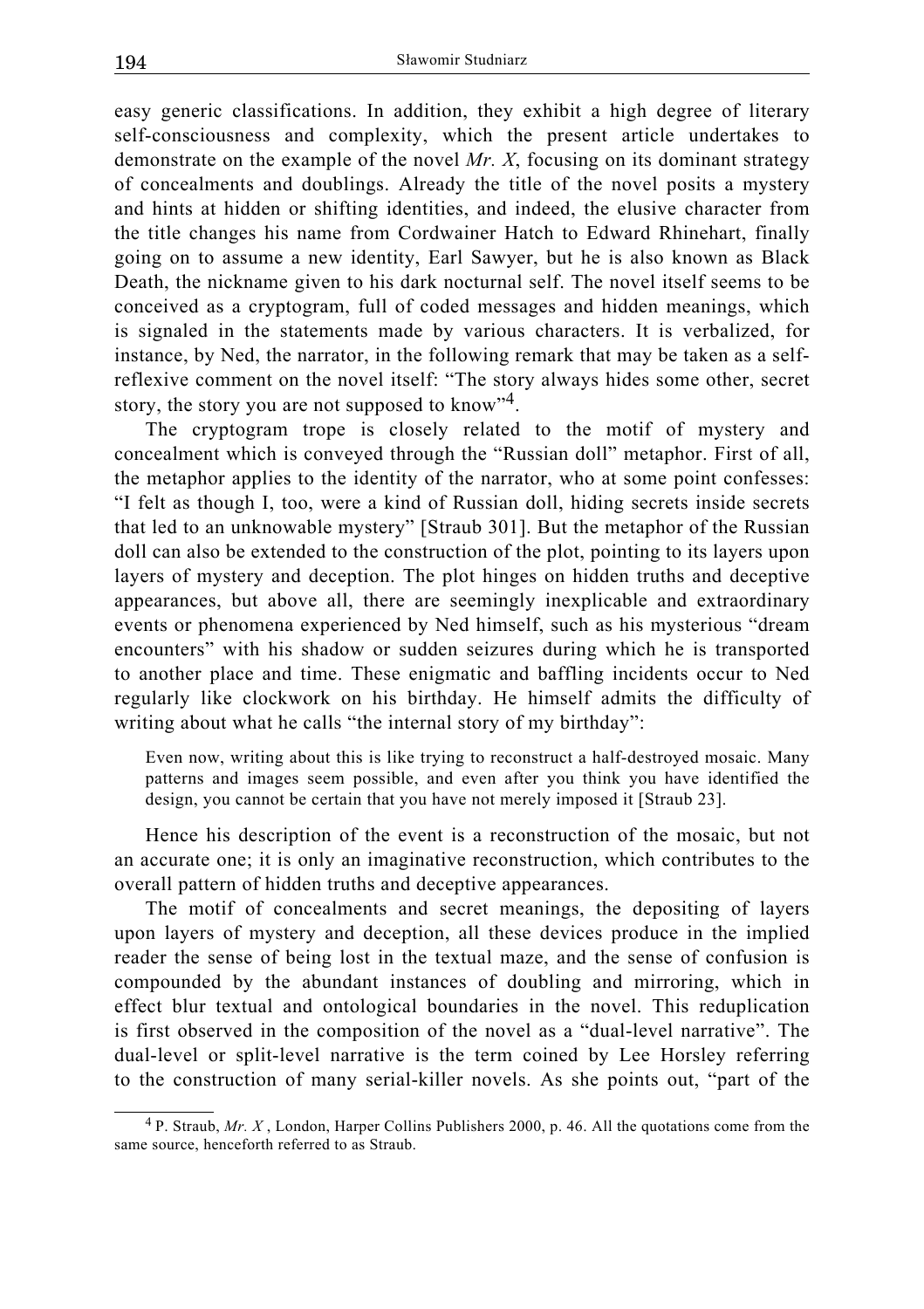narrative is given over to enough minutely detailed investigative technique to have impressed Sherlock Holmes; the other part offers us a disturbingly intimate view of the psychopathology of the serial killer"<sup>5</sup>. Peter Straub's novel is thus composed of two layers, Ned's part and Mr. X's part, set apart by chapter divisions and headings. Ned's narration is interlaced with the chapters narrated by Mr. X in the form of entries in his diary. These entries indeed offer a disturbing insight into the mind of a serial killer who cherishes a powerful delusion of being the tool of the apocalypse of the human race. Mr. X's journal opens with the invocation of "Great Old Ones", cosmic deities from the Cthulhu Mythos, to whom he, as their devout worshipper, addresses his words. He speaks in the messianic voice of "the culmination of the Sacred Mission" that he believes he has been entrusted with.

However, the style in which the diary of Mr. X is written changes, which reflects the alterations in the mental and spiritual condition of its author. Initially, Mr. X emulates the hyperbolic language of his beloved Master of Providence, adapting Lovecraft's concept of cosmic fear, and of humanity as being at the mercy of the alien and hostile universe, as can be seen in the following extract:

Around our tiny illuminated platform suspended in the cosmic darkness, the ancient Gods, my true ancestors, congregate with rustlings of leathery wings and rattlings of filthy claws to witness what their great-grandson shall accomplish [Straub 11].

But the mood of exultation and supreme confidence gradually gives way to Mr. X's doubt and uncertainty concerning his messianic mission. With its disrupted phrases, abundance of dashes and reduction of verbs, the diary starts to look like an Emily Dickinson poem. Following Gérard Genette's classification, such a phenomenon represents an example of *imitation*, as "the imitator essentially deals with style, and with text only incidentally; the target is a style and the thematic motifs that it involves"6. Hence as the object of literary translation, Emily Dickinson's poetic style with its concomitant thematic motifs becomes a sign, and in the new textual context functions as a metonymy of pain and suffering. Especially the last entry in Mr. X's diary bears visible traces of its author's torment, with its interpolations and erasures, broken and unfinished sentences:

You Swarming Majesties Cruelties, Who Giveth with one hand and Taketh Away with the other  $-1$  begin to see  $-$ 

First I must address a more crucial point. Honly now

It is bitter, bitter, with a bitterness I only now begin to comprehend [Straub 17].

Some of the words are crossed out as inadequate, which shows his struggle to best convey his despair, and replaced with more suitable ones. Some are capitalized to give them more emphasis. In this way the text becomes a mirror of its author's spiritual condition.

<sup>5</sup> L. Horsley, *Twentieth-Century Crime Fiction*, Oxford, Oxford University Press 2005, p. 139.

<sup>6</sup> G. Genette, *Palimpsests. Literature in The Second Degree*, Lincoln, University of Nebraska Press 1997, p. 83.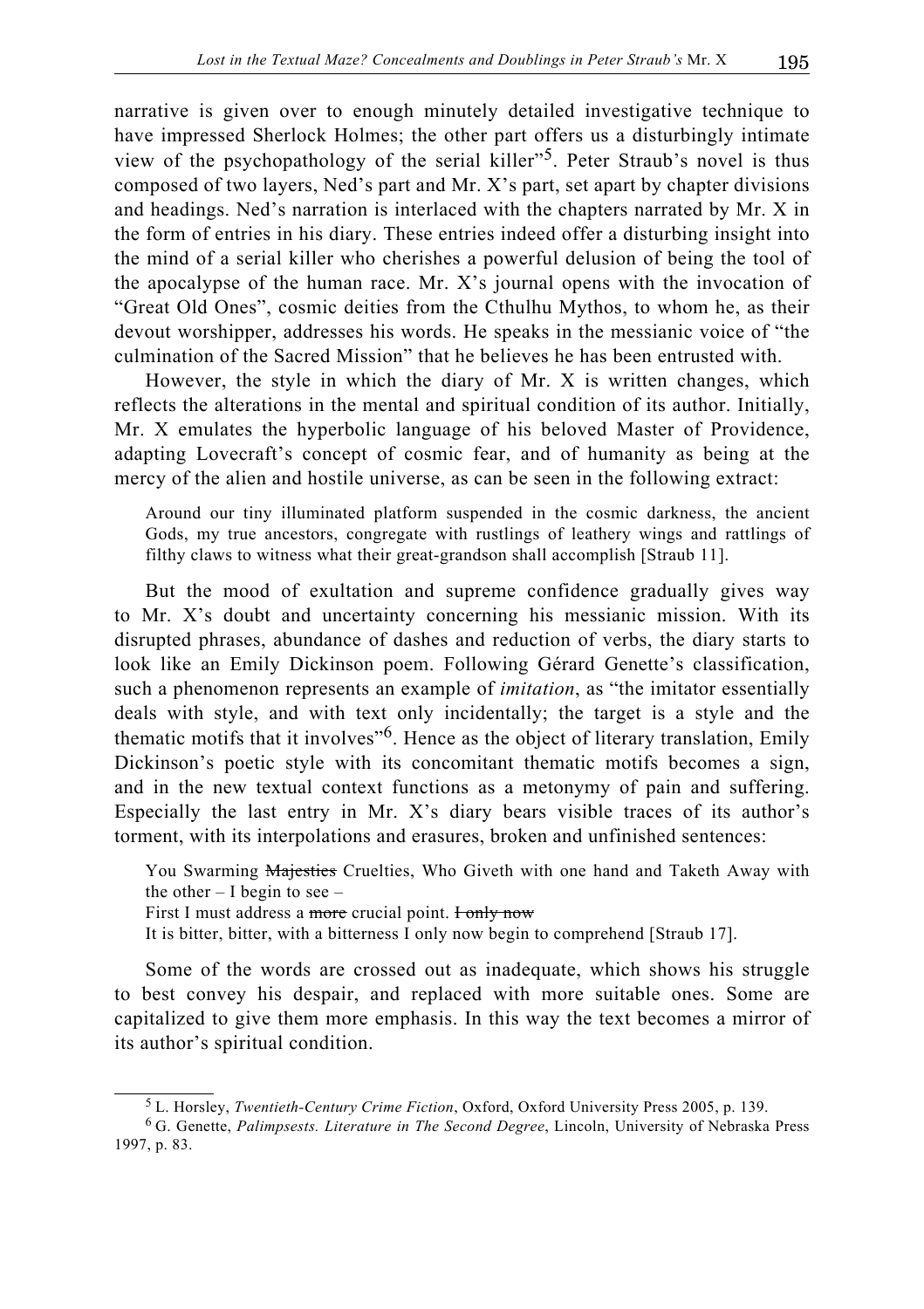The function of the inserted diary is to primarily illustrate Mr. X's painful struggle to confirm his unearthly origins, his growing disappointment and the final sense of betrayal, which is accomplished by giving verbal and also graphic equivalents of its author's mental and spiritual condition. However, Mr. X in his entries also refers to the events and characters of the main plot, assuming as it were the role of the manager of the performance, "the puppet master". He alludes to the future developments of the action as if he were shaping it, usurping the authorial control over the plot:

Here, on the second floor of a rooming house, Otto Bremen, a grade-school crossing guard, slumbers before his television screen with a not quite empty bottle of bourbon nestled in his crotch. The last half inch of a cigarette burns inexorably toward the first two fingers of his right hand. The conjunction of the cigarette and Frenchy's secondary occupation suggests a possibility, but many things are pos sible, Otto, and whether or not you are to die in a fire – as I rather think you are – I wish, with the puppet-master's fondness for his insensate and pliable creatures, that you might know a minute portion of the triumph rushing toward me [Straub 11].

Such remarks complicate the question of who is in charge of the narrative and throw into question its dual-level construction, suggesting the blurring of the textual boundaries between Ned's narration and Mr. X's diary. This uncertainty is reinforced by the fact that Ned's narration and Mr. X's journal are founded on basically the same pattern: Ned's attempts to find out the truth about his origins, to establish the identity of his father, are mirrored by Mr. X's (his father's) futile attempts to confirm his own unearthly origins. Hence, the doubling occurs here both on the textual level and on the level of the plot – the textual division into two separate parts finds its reflection in two separate but parallel quests – Ned's and Mr. X's

To provide some parallels between Mr. X's and Ned's quests, Mr. X's mistaken "initiation" into his origins and his role takes place in a ruined house in Johnson's Woods, and his initiation is mirrored by Ned's experience in Jones's Woods, and the mirroring is suggested even by the very names of the places. Ned, as a student at Middlemount College, is also allured to the ruined cottage in the woods. He is so much overpowered by the place that he slowly loses his mind and sense of being; he is saved from extinction by his fellow student. The whole experience seems then a sort of false quest or homecoming: "I had been wrong. This had never been the right place for which I had mistaken it" [Straub 63]. The instances of mirroring and doubling discussed so far are strengthened by many allusions to the physical resemblance between Ned and his father, known as Edward Rinehart, and to the identity of their first names, in effect suggesting that Ned is the counterpart of his father. Overall, such devices produce the uncanny effect of destabilized or merging identities, whereby the characters in the novel sometimes become indistinguishable from their fictional counterparts.

Furthermore, the principle of duality in the novel is also extended to places, which involves the existence of a darker, hidden and shameful counterpart or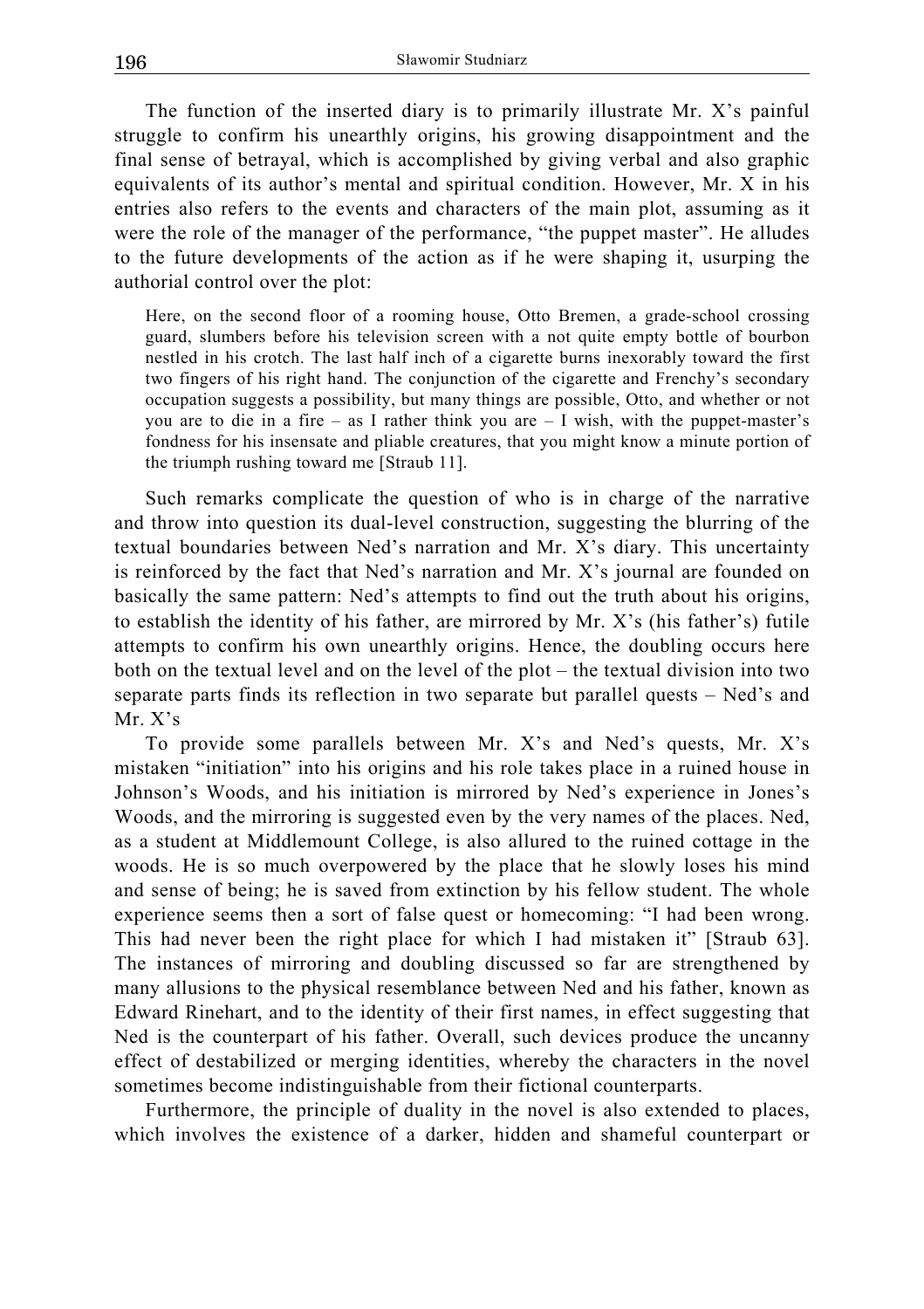aspect of the officially accepted reality. Thus, Ned's home town, Edgerton, has its murky underside: Hatchtown, the sinister, neglected, and dangerous downtown area, and Hatchtown, in turn, has its invisible dark artery, the narrow alley called Horsehair:

Horsehair is *small,* and it is *dark.* Horsehair winds *back* and *forth.* In Horsehair, you can get to where you are going without no one knowing you are already gone. The general public never sees it, on account of its being the kind of thing it is [Straub 496].

But Hatchtown conceals another dark secret, the true locus of horror called the Knacker. The Knacker with its pit containing the lethal, all-dissolving acid is the metaphor of the moral decay and corruption of the town community, which is hidden, whose existence is denied. It is the heart of Hatchown's darkness, its poisonous core, but the contagion spreads to the outer layers, which manifests itself, for instance, in the fact that the local water is contaminated.

Another instance of doubling stems from the existence of two families, Dunstans and Hatches, each having its own both official and secret inheritance passed from generation to generation. The pairing of these two legacies produces yet another pattern of replication in the text. What might be called the "Dunstan legacy" is their difference from ordinary humanity. Their unnaturalness or "Otherness" is signaled by what can be called "the river-bottom subtext"7. The "river-bottom subtext" is first introduced in a conversation between Ned and one of his relatives:

River-bottom is what is supposed to be kept out of sight. River-bottom is the ugly part of nature, where everything gets broken down and turned into something else. It has a lot of death in it, and death carries a powerful charge of smell [Straub 157].

Frequently in the novel, Dunstans' "Otherness" is bespoken by "the riverbottom smell", which begins to function as its metonymy. "The river-bottom smell" is associated with Aunt Joy's house, which harbors the horrible family secret, "Mousie", Aunt Joy's unnatural, largely inhuman offspring, a creature that is the product of the river-bottom, of the suspension or disturbance of the laws of Nature. But Dunstans' "Otherness", deriving from ancient and non-human sources, also carries with itself extraordinary abilities such as telekinesis, levitation, time travel, the ability to be in two places at the same time.

The Dunstan "legacy" with its "unnatural" gifts is in the novel set against the Hatch legacy. Literally and officially, the Hatch legacy is the trust established in

<sup>7</sup> The notion of a subtext has been introduced by Michael Riffaterre, who defines its role in a narrative text in the following way: "These subtexts operate as models of reading, as hermeneutic signposts, not unlike themes or motifs, except that a theme or a motif has a matrix of its own that is born elsewhere and exists before that of the larger text". A subtext is specific to a narrative in which it is included; unlike a motif, it has no existence outside of the text. As Riffaterre points out, subtexts are "dispersed along the narrative, either because their development is interrupted and the thread picked up later, or because a subtext reappears in successive variants like a paradigm of synonymic statements. […] being idiosyncratic, [a subtext] becomes increasingly difficult to understand unless one connects it with the previous occurrences" (M. Riffaterre, *Fictional Truth*, Baltimore, The John Hopkins University Press 1993, p. 55).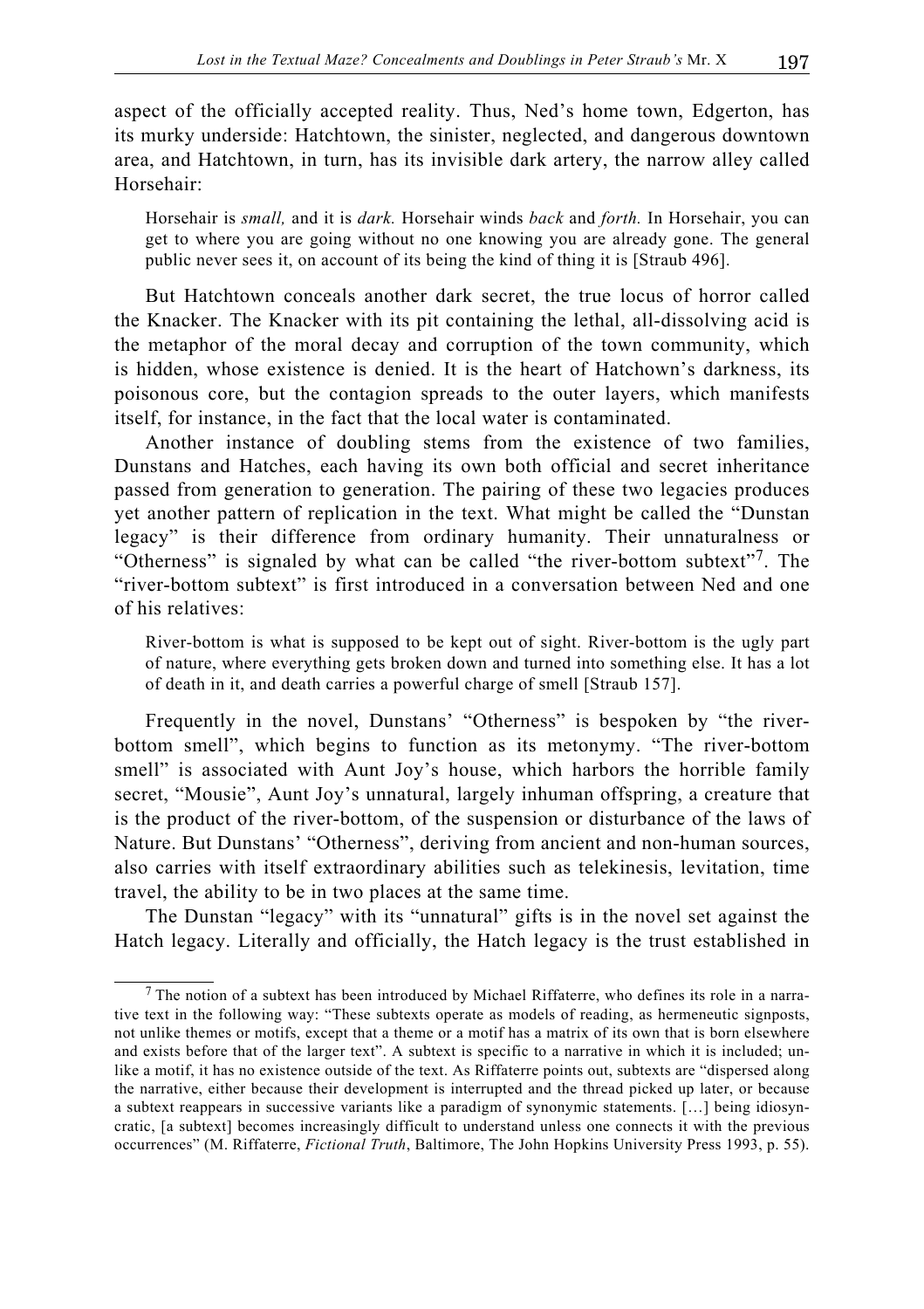the past. But the true Hatch legacy is the dark underside of the town, the shameful origins, the criminality, the corruption located in Hatchtown, with the Knacker as the heart of its darkness. When in the past the town authorities started to use it for garbage disposal, diseases in the area became widespread, children were "born blind, deaf, severely retarded, with deformed or missing limbs, or with combinations of all the above. The original business had folded long before. The owners opened a fairground" [Straub 593]. The mystery of "the original business" of the Hatch brothers, the founders and owners of Hatchtown, remains unresolved, but the Knacker is its leftover, and its hidden presence still poisons Hatchtown. Paradoxically, these two horrible legacies, Dunstan's "Otherness" and the criminality and corruption of the Hatches, come together in the frightening figure of Mr. X, who as it is finally revealed, was born as a result of an illicit relationship between members of the two conflicted family – Howard Dunstan and Ellie Hatch.

But doubling in the novel is most powerfully conveyed by the motif of the doppelganger and the inserted narrative that serves as the textual mirror of the novel itself. The motif of the double that has become one of the hallmarks of Gothic fiction has its roots in German Romantic works, especially Ernst Theodor Amadeus Hoffmann's *Die Elixiere des Teufels*, which according to Morse:

is unquestionably the most intricate treatment of the problem of identity to be found in Romantic literature. In Lewis the hypocritical monk exemplified a contradiction between a false social appearance and an immoral but authentic deeper self. But for Hoffmann the notion of hypocrisy points to a situation of non-correspondence in which identity is slipping away from and eluding the forms in which it manifests itself8.

The motif of the doppelganger has proved an extremely potent vehicle for exploring the duality of human nature or inner conflicts and unknown dimensions of the self. But Straub's novel is more than just a rehearsal of the familiar as the figure of the double gathers to itself new meanings. Ned's being is matched against that of his not entirely-human brother, Robert, who represents Ned's "shadow self", his "dark half". This doubling of identities goes back to the times of the two great great-grandfathers of Ned and Robert, Omar and Sylvan Dunstans. Omar and Sylvan were identical twins, but opposites in many ways: Sylvan was suspected of having killed his brother Omar, and he in turn may have been murdered by his own son Howard. The history of the supposed fratricide and patricide in the family raises the question whether Ned and Robert will reenact the story of Omar and Sylvan.

The uncertainty of Robert's coming into this world, allegedly as Ned's twin brother separated from him at birth, is never properly cleared: he mysteriously disappeared from the nursery in the hospital. It is from newspaper clippings collected by his mother that Ned gradually learns more and more about his double's past – "her second son was loose in the world, wandering from one tragedy to another like a furious ghost" [Straub 301] – and about his unusual features such as lacking the usual markers of human identity: "the tips of his

<sup>8</sup> D. Morse, *Romanticism: A Structural Analysis*, London, Macmillan 1982, p. 76.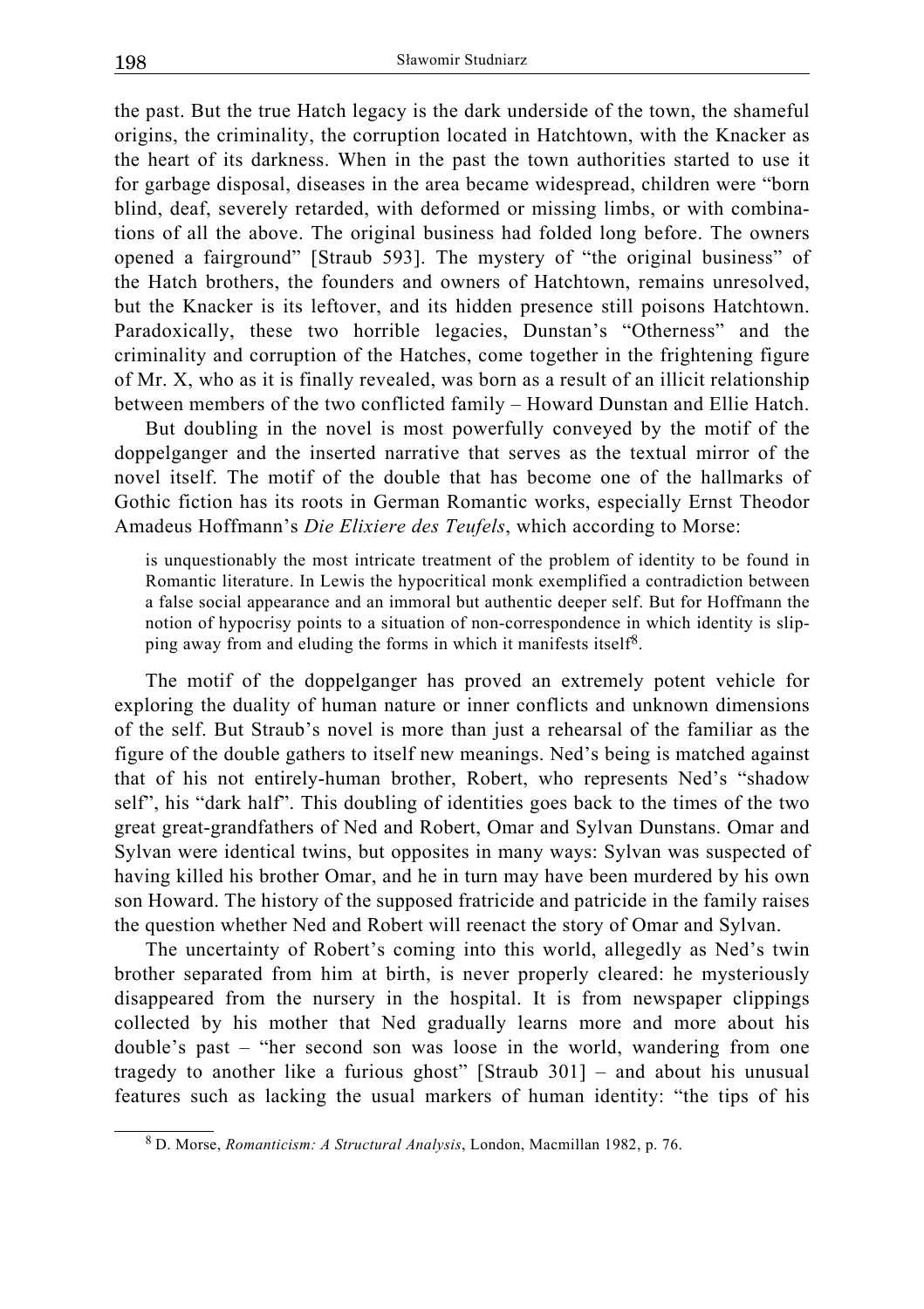fingers were devoid of the ridges and whorls that make up individual prints" [Straub 299]. As Robert explains to Ned: "I'm not really a human being, after all. I'm pure *Dunstan*" [Straub 336]. His sphere of existence is "the formless void" from which he materializes himself, from which "he releases himself into the human world" [Straub 370]. Trying to explain their double existence, Robert hints at their original split, their rise as separate entities:

We weren't supposed to be like this, we were supposed to be one person, but we were separated in the womb, or on the night we were born, I don't know, it happened anyhow [Straub 366].

Not only the narrator-protagonist Ned has his shadow self. Also the novel *Mr. X*  is equipped with its double, the story written by Mr. X titled *Blue Fire*, which acts as its textual mirror. *Blue Fire* is a supposedly fictional story, in which Mr. X gives an account of his life and his mission as he understands it. It includes the crucial episodes from the life of Mr. X, who believes himself half-man, half-god, hence the name of the protagonist, Godfrey Demmiman. Demmiman returns to his "ancestral house" and just like Ned in his visions, he is drawn to a forbidding manse. The special significance of this text results from the fact that *Blue Fire* was the only story written by Mr. X that developed out of his control, independent of his will; he lost control over his text and surrendered to the strange overpowering impulse. In the story, Godfrey Demmiman confronts the Other, who reveals himself to be the older, secret monstrous version of himself. Demmiman obeys the strange summons of the Other, recognizes his fate and embraces self-destruction as he, the Other, the ancestral house and its dark secrets are consumed in a blazing fire. Mr. X rejects and recants the story as he sees in its ending his own personal destruction.

Ned's reaction to the story is telling, as he also perceives his own reflection in Demmiman, whose experiences, as he puts it,

sometimes resembled nightmare versions of my own, and for all my fascination I had to struggle against the impulse to set the book on fire and toss it into the sink [Straub 266].

Furthermore, Ned identifies the two central themes of *Blue Fire*: the obsession with the ancestral house, and the simultaneous flight from and pursuit of the Other, which, in fact, describe not only the content of Ned's strange dreams but also capture the dynamics of the main plot of the novel. In addition, the ending of *Blue Fire* anticipates the resolution of Mr. X's quest, his own death in the ancestral house on New Providence Road. Thus the ending of the story *Blue Fire* is reenacted in the fictional reality, and "fiction within fiction" or "fiction" squared" imposes itself on "reality within fiction". *Blue Fire* then is, in a crucial sense, a miniature version of the novel, encapsulating its two central themes. It reveals its function as the *specular text,* a text whose

structure is identical to the matrix of the novel: this is the phenomenon French theorists have called *mise en abyme* (a tern of heraldry designating at the center of a coat of arms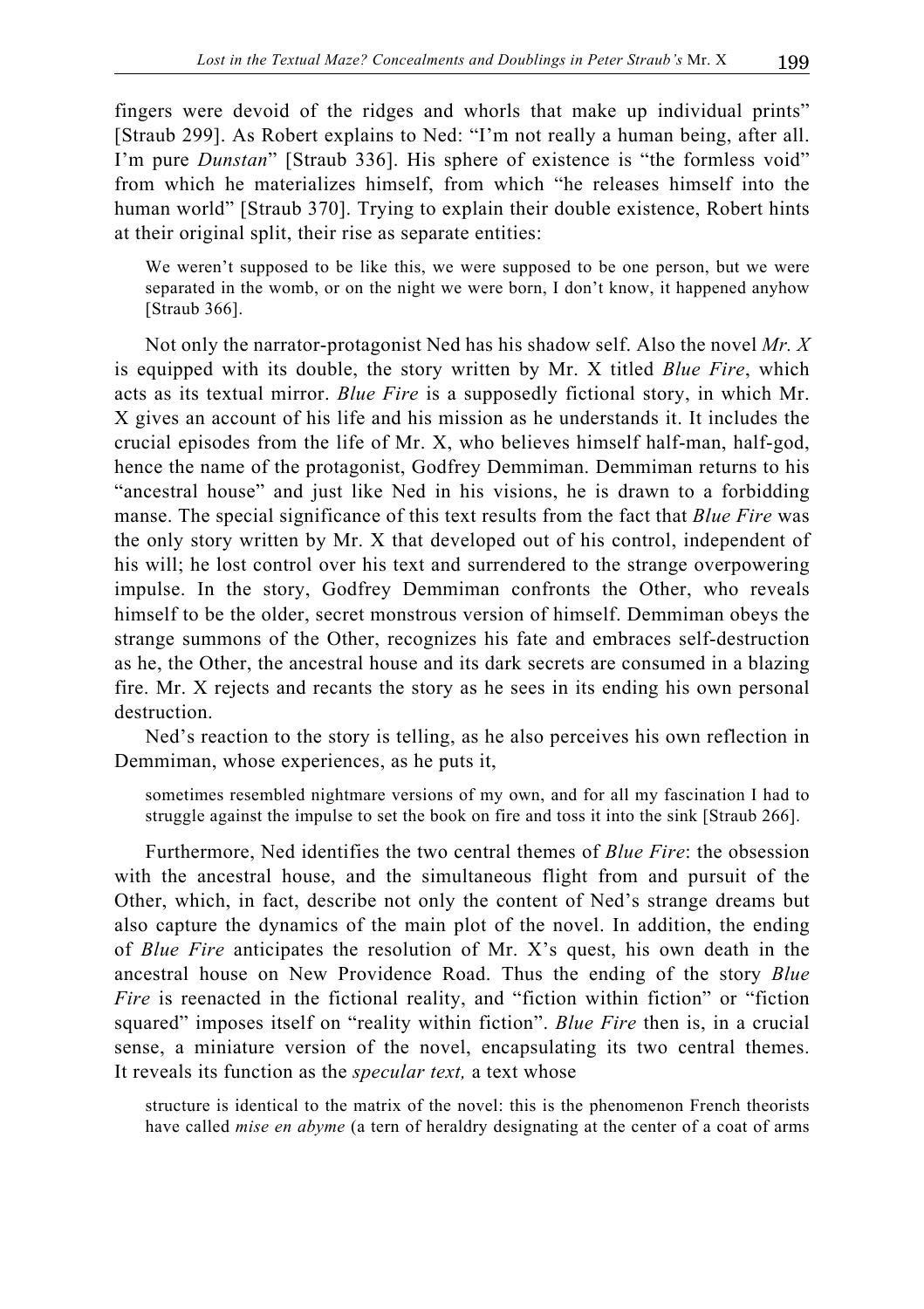an area containing the essential bearings of the escutcheon and summarizing its symbolism) or specular text<sup>9</sup>.

All the devices discussed so far, all these instances of the intricate patterning and doubling in the plot produce the cumulative effect of the blurring of ontological and textual boundaries, the destabilization of identities, the sense of the audience being entrapped in a virtual hall of mirrors, where reflections become indistinguishable from the real things. The textual maze thus created gives rise to the epistemological uncertainty, which is reinforced in the novel by the lack of closure and the ambiguity of the ending. Thus at the end, instead of the expected open confrontation – either fight or reconciliation between Ned and his sinister double, their conflict remains unresolved and the tension is not defused.

While trying finally to get out of his native town and break with his past, Ned loses his way in the thick fog that shrouds everything. He cannot turn around from the wrong route he has taken and seems unable to leave Edgerton, as if still bound by his past. He is somehow deprived of volition and agency, which is compounded by his loss of direction; he cannot read the road signs that he encounters – they are undecipherable for him. Unknowingly to himself, he is trapped by his being Dunstan, by his "Otherness", and he is brought back to New Providence Road, to "the ancestral house". This seems to be the proper place for his final confrontation with Robert: "*Where we were* was the place we all along had been fighting to reach" [Straub 620].

Robert as Ned's double embodies the monstrous part of the Dunstan legacy, which Ned wants to repudiate. However, the awaited confrontation does not take place; instead of fighting Robert, Ned escapes into the past, he uses his time travel ability, "the one thing [his] furious double could not" [Straub 620]. He chooses to revisit the concert that had made so indelible impression on his mother, and some part of his stays there forever; thus, in effect, he "stops time". This condition, the immersion in the world of music and the achieved in this way freedom from the dark hereditary burden of the past embodied in Robert, seems to be "the right place" that Ned has searched for all along:

Sometimes I think that everyone I've ever known has had the feeling of missing a mysterious but essential quality, that they all wanted to find an unfindable place that would be *the right place,* and that since Adam in the Garden human life has been made of these aches and bruises [Straub 64–65].

But in his present he is haunted by Robert, flying from his shadow: "in my endless flight, the ticking of Robert's footsteps sounds in my awaiting ear" [Straub 623]. In this time dimension, in Ned's and Robert's present, they are locked in a stalemate: the endless pursuit of and flight from the Other, from the shadow. And the paradoxical nature of the bond that ties them together is evidenced by the quotation from Ben Johnson:

<sup>9</sup> M. Riffaterre, op. cit., p. 131.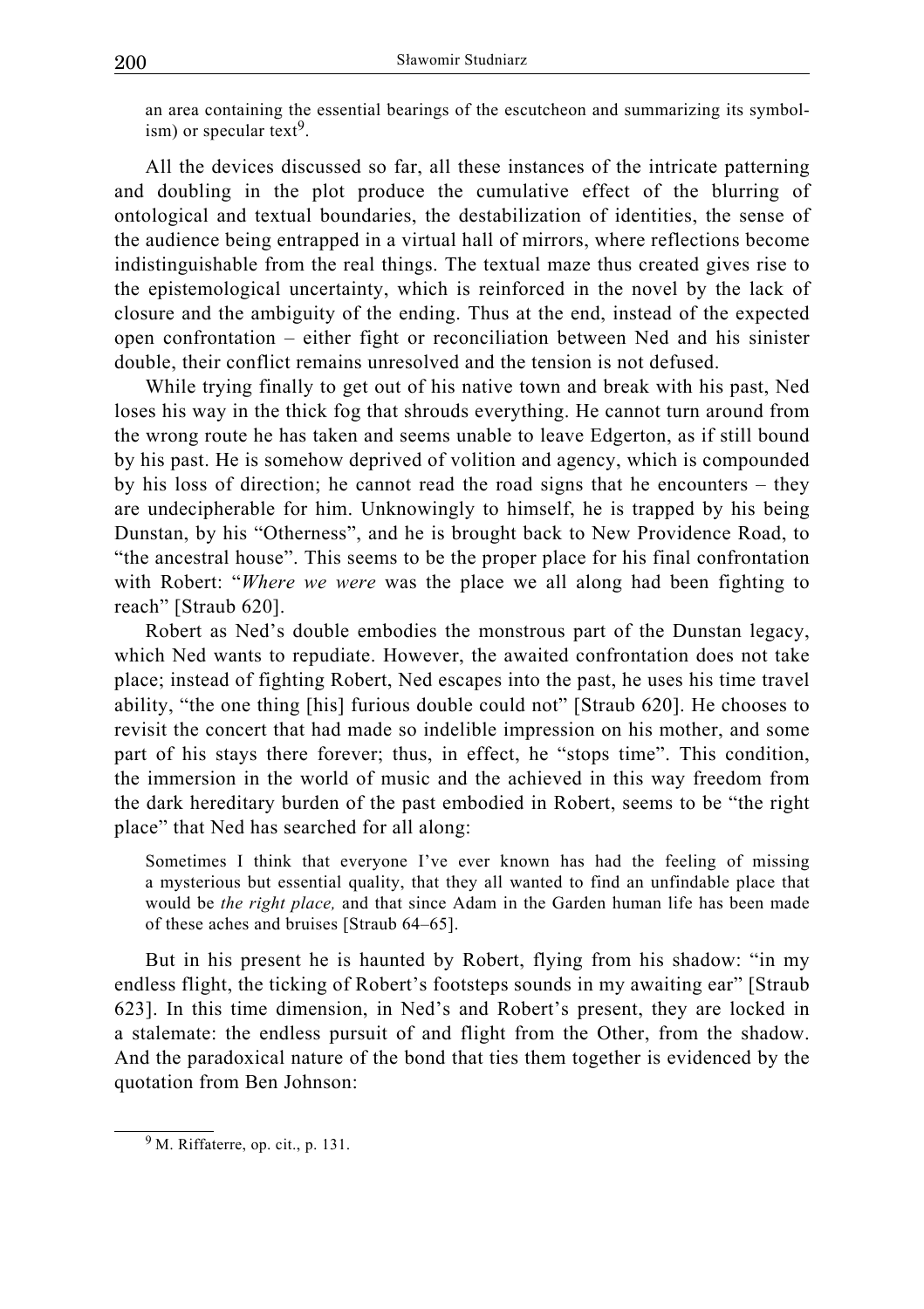Follow a shadow, it still flies you; Seem to fly it, it will pursue [Straub 304].

The motif of the fog that blurs everything, the "undecipherable signs" that Ned sees along the way, his loss of agency and direction can also be understood as a trope that projects the implied reader's disorientation and replicates his sense of being lost in the textual maze. However, thanks to the numerous clues planted in the right places, it is possible to find one's way through this literary maze and, in the process, appreciate the artistry of Peter Straub's novel. But the novel ends on an unsettling note, questioning the implied reader's assumptions about the narrator's identity. The narrator, Ned (?), asks at the very end : "Are you sure – really sure – you know who told you this story?" [Straub 623], hinting at yet another mystery, requiring the addressee to unravel it. This kind of open ending confounds the implied reader, by suggesting an unexpected reversal of identities or shifting of narrative roles.

However, there is apparently yet another way of approaching this final enigma, namely in racial terms, as the implied reader is expected to guess that Ned, the narrator, is black. This is the thesis advanced by Bill Sheehan, the author of the only critical study of Straub's fiction to date, on the basis of the explanatory letter sent to him by Peter Straub himself. Sheehan claims that "the information is there, of course, embedded in the details of the text: in the speech patterns of the Dunstans, in descriptions of food, in the social dynamics at work in several of the scenes, in the edgy bits of dialogue that only make complete sense when seen in the context of racially motivated tension"; interestingly, he notes "Straub's deliberate refusal to limit our perspective by telling us, directly, that the Dunstans are black"<sup>10</sup>. It is hard to argue with the author himself, but it seems that even upon rereading the novel, these clues are not so obvious, and somehow the explanation of the final mystery of the narrator in racial terms smacks of political correctness and turns the complex, elusive, self-referential text into yet another example of "committed" fiction. But more importantly, it detracts from the semantic potential of the novel's haunting and disturbing ending.

## **Summary**

Lost in the Textual Maze? Concealments and Doublings in Peter Straub's *Mr. X*

The article explores the textual intricacy and the epistemological uncertainty projected by the 1999 novel of Peter Straub titled *Mr. X*. Already the title of the novel hints at secrecy, hidden identities, and cryptic messages. Indeed, the novel seems to be conceived as a cryptogram and a kind of literary "Russian doll". This applies as much to the person of the narrator as to the construction of the narrative, its layers upon layers of secrecy and deception. This cryptic character of the novel is reinforced by the lack of closure and the ambiguity of the ending: "the fog" that shrouds everything as well as "undecipherable

<sup>10</sup> B. Sheehan**,** *At the Foot of the Story Tree. An Inquiry into the Fiction of Peter Straub*, Burton, Subterranean Press 2000, p. 304.